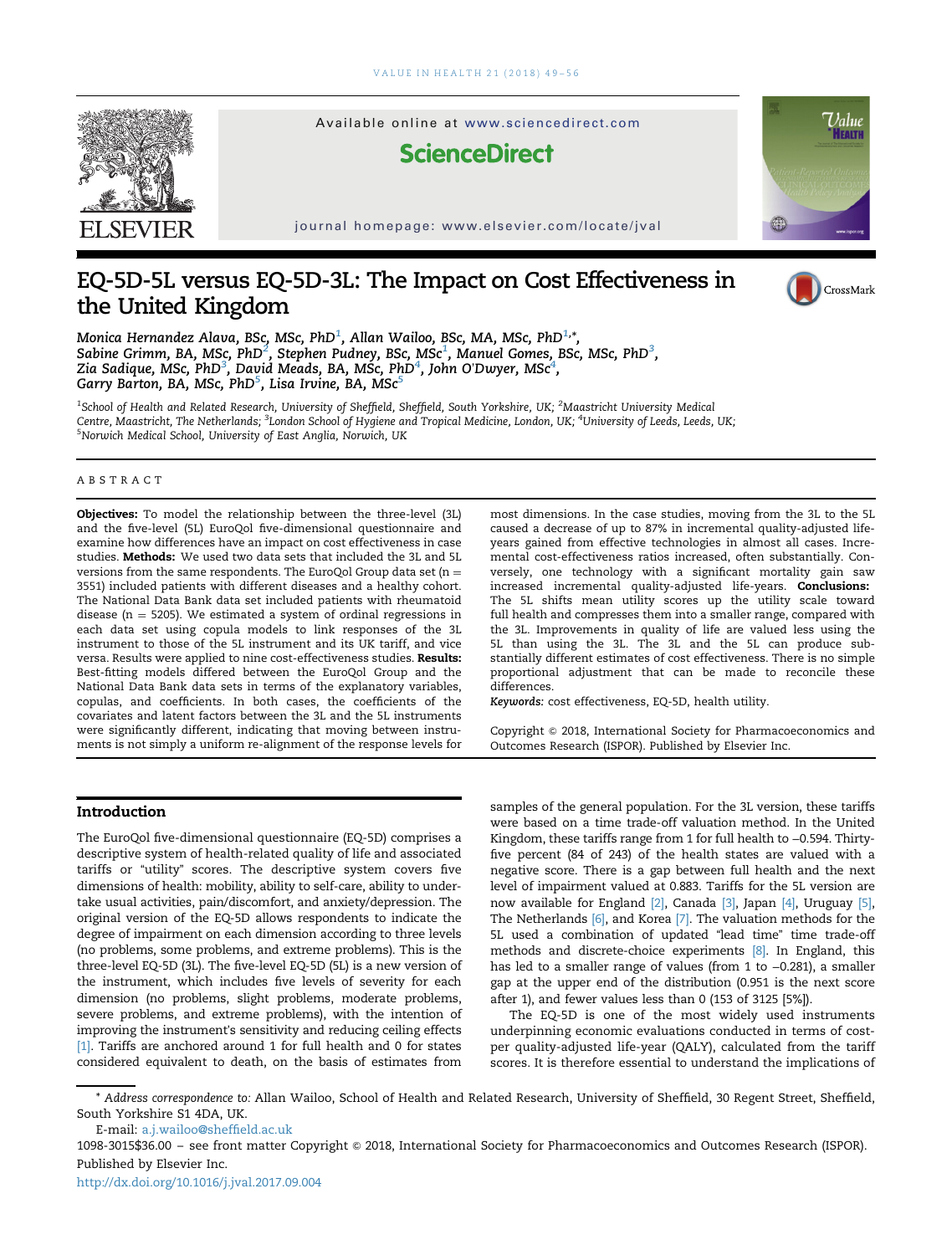using the new 5L version of the instrument compared with using the 3L version. This article provides information on how the two versions of the EQ-5D relate to each other, using the UK/English tariffs. It should be noted that this 5L tariff could be subject to change as it progresses through the peer review process. We used two data sets in which respondents filled in both the 3L and the 5L instruments. We estimated the joint distribution of responses to the two instruments. This model was then used in nine costeffectiveness studies to compare results when using directly observed 3L values with estimated 5L results.

# Methods

### Data

We used two data sets. The first was provided by the EuroQol Group (the EQG data). Between August 2009 and September 2010, the EuroQol Group coordinated and partly funded a data collection study. Its main aim was to collect data on both versions of the EQ-5D, the 3L and the 5L, to compare them in terms of their measurement properties and to generate an interim value set for the 5L using a mapping (or cross-walk) approach. The questionnaire introduced the 5Lversion first, followed by a few background questions (age, sex, education, etc.), and then the 3Lversion, the EQ-5D visual analogue scale, a set of five dimension-specific rating scales, and finally the World Health Organization (five) Well-Being Index. The study was carried out in six countries, Denmark, England, Italy, The Netherlands, Poland, and Scotland, and included eight broad patient groups (cardiovascular disease, respiratory disease, depression, diabetes, liver disease, personality disorders, arthritis, and stroke) and a student cohort (healthy population). Each country used the official EQ-5D language versions, and data were mainly collected through specialist hospitals/centers and patient recruitment agencies. All countries used paper-and-pencil questionnaires, apart from England, which used an online version. In all countries, except Italy, sampling methods ensured a wide range of severity across all the 5L and 3L dimensions.

The National Data Bank (NDB) for rheumatic diseases is a register of patients with rheumatoid disease, primarily recruited by referral from US and Canadian rheumatologists. Information supplied by participants is validated by direct reference to records held by hospitals and physicians. (A minority of cases come by self-referral, with medical details obtained by the NDB in the same way.) Full details of the recruitment process are given by Wolfe and Michaud [\[9\].](#page-7-0) The EQ-5D responses and other patientsupplied data are collected by various means, primarily postal and Web-based questionnaires completed directly by patients. Data collection began in 1998 and continues to the present, in waves administered in January and July of each year. In 2011, there was a switch from the 3L to the 5L version of the EQ-5D and both versions were included in the January 2011 wave. The NDB questionnaire is 27 pages long and it includes many general as well as specific questions on rheumatoid arthritis. The 5L and 3L versions are on pages 11 and 22 of the questionnaire, respectively. This wave is used to estimate the model.

#### Statistical Analysis

The aim is to estimate the relationship between the two instruments. Hernandez and Pudney [\[10\]](#page-7-0) have previously developed a flexible model that allows analysis of the joint responses to the 3L and 5L versions. Full details are provided there. Responses to the 3L and 5L versions are ordinal. The model reflects this in a system of 10 ordinal regressions, each of which is used to estimate the response level for one of the two versions of the

EQ-5D conditional on covariates (age and sex), arranged into the five health domains. The model reflects any tendency for an individual to give more or less positive responses across domains via a latent factor representing background response behavior. A copula approach is used to specify the bivariate distribution of each "3L, 5L" pair of responses. This captures the strong association between 3L and 5L responses within each health domain, without necessarily assuming that the strength of the association is the same in all parts of the health distribution. For example, someone who has experienced extreme pain may answer the pain questions in a more focused and coherent way than someone without experience of chronic pain. Five different copulas were examined (Gaussian, Clayton, Frank, Gumbel, and Joe), which reflect different types and strengths of dependence at different parts of the distribution, with the data informing the most appropriate final choice of copula.

Such statistical models are sensitive to the distributional assumptions, the usual one being normality. Mis-specification of the joint residual distribution may lead to significant bias in the estimated coefficients of the covariates, in addition to giving a distorted picture of the dependence. For this reason, mixture distributions are used to allow for non-normality in the residuals and the latent factor representing the individual's response behavior.

#### Cost-Effectiveness Case Studies

We used the copula mapping models in nine cost-effectiveness case studies. All were economic evaluations based on individual patient-level data using the 3L version. We made a pragmatic decision in selecting case studies. We sought collaborators who had previously completed suitable studies using the 3L instrument and who were willing and able to replicate their study substituting predicted utility scores for the 5L instrument using a bespoke Stata command (StataCorp, College Station, TX). The included studies are as follows:

- 1. The Combination of Anti-Rheumatic Drugs in Early Rheumatoid Arthritis (CARDERA) trial was a double-blind, factorial designed, placebo-controlled randomized trial that compared the benefits of adding cyclosporine, high-dose step-down prednisolone, or both to methotrexate monotherapy [\[11\].](#page-7-0) The 3L version was administered to patients at baseline and at 6, 12, 18, and 24 months [\[12\]](#page-7-0).
- 2. The Cost-effectiveness of Aphasia Computer Treatment Compared to Usual Stimulation (CACTUS) pilot randomized controlled trial tested the feasibility of comparing self-managed computer therapy combined with usual stimulation (such as participation in normal language stimulation activities and support groups) with usual stimulation alone in people with aphasia [\[13\]](#page-7-0). The 3L version was completed at baseline and at 3 and 8 months.
- 3. The Risk Adjustment in Neurocritical care (RAIN) trial compared 1) management in a dedicated neurocritical care unit versus a combined neuro/general critical care unit and 2) "early" transfer to a neuroscience center versus "no or late" transfer, for patients who initially present at a non-neuroscience center and do not require urgent neurosurgery and for patients with acute traumatic brain injury. The 3L version was completed at 3 months.
- 4. The Immediate Management of Patients with Rupture: Open Versus Endovascular Repair (IMPROVE) trial compared either endovascular repair or open repair of ruptured abdominal aortic aneurysm [\[14\].](#page-7-0) The 3L version was administered at 3 and 12 months.
- 5. The COUGAR-02 randomized, controlled, open-labeled trial compared docetaxel chemotherapy plus active symptom control (DXL  $+$  ASC) and ASC-only in patients in the United Kingdom with advanced adenocarcinoma of the esophagus,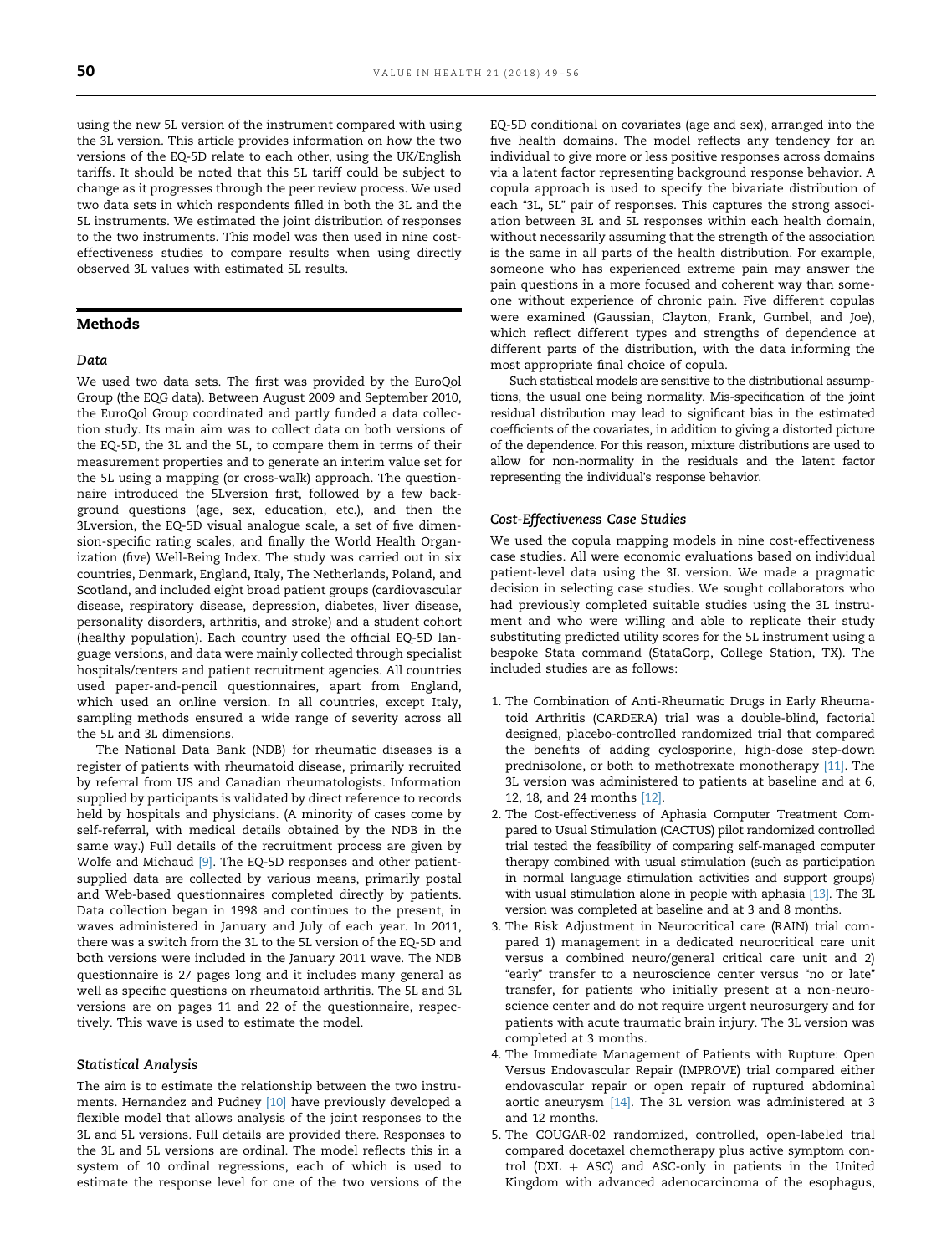<span id="page-2-0"></span>

| Table 1 - Descriptive statistics in the EQG and NDB estimation samples. |                        |                       |                        |                       |  |  |  |  |
|-------------------------------------------------------------------------|------------------------|-----------------------|------------------------|-----------------------|--|--|--|--|
|                                                                         |                        | EQG sample            | NDB sample             |                       |  |  |  |  |
| Age $(y)$                                                               |                        |                       |                        |                       |  |  |  |  |
| Mean (95% CI)                                                           |                        | 51.23 (50.57-51.89)   | 63.32 (62.99 - 63.65)  |                       |  |  |  |  |
| Median (95% CI)                                                         |                        | 54 (54-56)            | 64.13 (63.78-64.46)    |                       |  |  |  |  |
| <b>SD</b>                                                               |                        | 20.11                 | 12.31                  |                       |  |  |  |  |
| Minimum                                                                 |                        | 13                    | 16.66                  |                       |  |  |  |  |
| Maximum                                                                 |                        | 99                    | 95.20                  |                       |  |  |  |  |
| Proportion female                                                       |                        | 0.53                  | 0.81                   |                       |  |  |  |  |
|                                                                         | EQ-5D-3L               | EQ-5D-5L              | $EQ-5D-3L$             | $EQ-5D-5L$            |  |  |  |  |
| Utility                                                                 |                        |                       |                        |                       |  |  |  |  |
| Mean (95% CI)                                                           | $0.628(0.617 - 0.639)$ | $0.712$ (0.703-0.722) | $0.681$ (0.674-0.688)  | 0.779 (0.773-0.784)   |  |  |  |  |
| Median (95% CI)                                                         | $0.691(0.691 - 0.725)$ | $0.802$ (0.792-0.816) | $0.725(0.725 - 0.727)$ | $0.823$ (0.817-0.829) |  |  |  |  |
| <b>SD</b>                                                               | 0.333                  | 0.278                 | 0.254                  | 0.191                 |  |  |  |  |
| Minimum                                                                 | $-0.594$               | $-0.281$              | $-0.594$               | $-0.226$              |  |  |  |  |
| Maximum                                                                 | $\mathbf{1}$           | $\mathbf{1}$          | $\mathbf{1}$           | $\mathbf{1}$          |  |  |  |  |
| No. of health states (percentage out<br>of possible health states)      | 123 (50.62)            | 660 (21.12)           | 86 (35.39)             | 524 (16.77)           |  |  |  |  |

CI, confidence interval; EQG, EuroQol Group; NDB, National Data Bank; EQ-5D-3L, three-level EuroQol five-dimensional questionnaire; EQ-5D-5L, five-level EQ-5D.

esophagogastric junction, or stomach [\[15\]](#page-7-0). Patients completed the EQ-5D at baseline, during clinic visits at weeks 3, 6, 9, and 12, then every 6 weeks for up to 1 year, and then every 3 months until death.

- 6. The Attenuated dose Rituximab with ChemoTherapy in Chronic lymphocytic leukemia (ARCTIC) study was a multicenter, randomized, controlled, open, phase IIB noninferiority trial conducted in previously untreated patients with chronic lymphocytic leukemia [\[16,17\]](#page-7-0). It compared the combination of fludarabine, cyclophosphamide, and rituximab, which is considered conventional frontline therapy, with that of fludarabine, cyclophosphamide, mitoxantrone, and low-dose rituximab. The 3L version was completed at baseline, after three cycles of therapy, at the end of therapy, 3 months after the end of therapy, and then every 3 months after the end of therapy until 24 months postrandomization (i.e., at 6, 9, 12, 18, and 24 months postrandomization).
- 7. The Self-Help and Relapse Prevention in Smoking for Health (SHARPISH) trial [\[18\]](#page-7-0) sought to estimate the effectiveness and cost effectiveness of self-help booklets versus a single leaflet to prevent smoking relapse in people who had stopped smoking for 4 weeks. The 3L version was administered at baseline and at 2 months and 11 months postrandomization.
- 8. The Weight-Reduction Activity Program (WRAP) [\[19\]](#page-7-0) was a multicenter, nonblinded, three-arm parallel-group randomized controlled trial of two commercial weight loss programs, compared with a brief intervention in overweight adults. The 3L version was administered at baseline and at 3, 12, and 24 months.
- 9. The Complete versus Lesion-only Revascularization for Myocardial Infarction (CvLPRIT) trial [\[20\]](#page-7-0) randomized patients presenting with ST-segment elevation myocardial infarction with bystander stenosis to an infarct-only strategy (only treat the blocked artery that caused the heart attack) versus complete revascularization (treat the blocked artery and also treat any narrowed arteries that may cause heart attacks in future). The 3L version was administered immediately before discharge and at 12 months postdischarge.

We used the UK value sets for the 3L instrument and the English value set for the 5L instrument [\[21,22\].](#page-7-0)

# Results

#### Data Sets

After exclusion of missing values, there were final estimation samples of 3551 and 5205 respondents in the EQG and NDB data sets, respectively. The EQG sample was younger and contained more males than the NDB sample (see Table 1).

[Figure 1](#page-3-0) shows histograms of the response distributions for each dimension of the 3L and 5L versions of the EQ-5D in both data sets. There are differences both across the dimensions and between the data sets. Four distinct distributional shapes can be identified:

- 1. Decreasing profile with a dominant mode at the first category: This distributional shape can be seen in the self-care dimension of both the 3L and the 5L versions and in the mobility and usual activities dimensions of the 5L version in the EQG data set and on the self-care and anxiety/depression dimensions of both versions of the EQ-5D in the NDB data set.
- 2. Decreasing profile with a heavier central section: In the EQG data set, the pattern can be seen in the mobility dimension (3L) and in the pain/discomfort and anxiety/depression dimensions (5L). In the NDB data set, the mobility and usual activities dimensions for both the versions exhibit this shape.
- 3. A strong mode in the center of the distribution: This shape can be found in the pain/discomfort dimension in the 3L version in the EQG data set and in both the versions in the NDB data set.
- 4. A mode in the center of the distribution and an almost as large first category: This distributional shape is similar to shape 2 in that they both exhibit a decreasing profile, but shape 4 has less central concentration. This shape can be found only in the EQG data set in the usual activities and anxiety/depression dimensions of the 3L version.

In the NDB data set, both versions of the EQ-5D display the same pattern within each dimension but different shapes across dimensions: shape 1 in both the self-care and anxiety/depression dimensions, shape 2 in the mobility and usual activities dimension, and shape 3 in the pain/discomfort dimension. In contrast,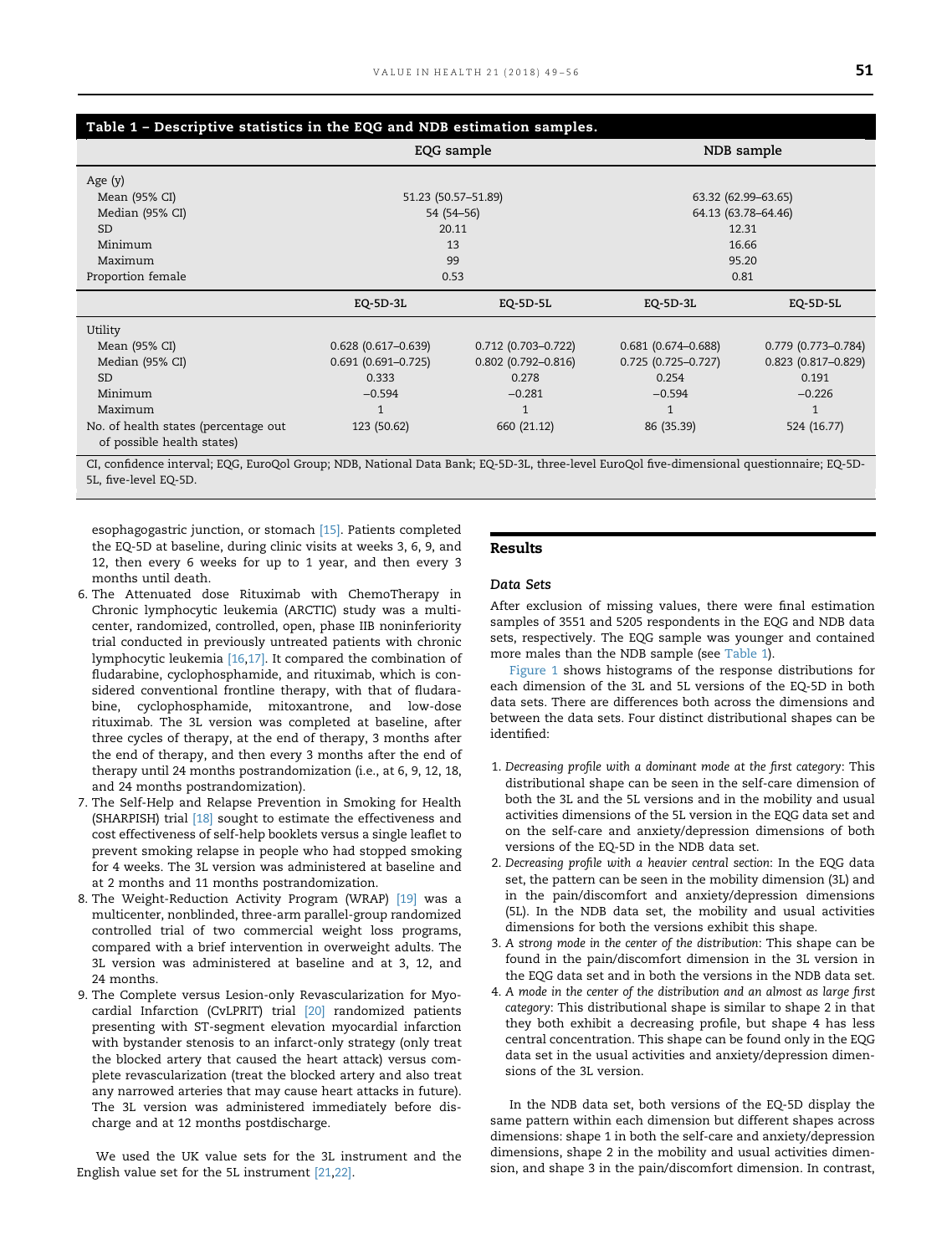<span id="page-3-0"></span>

Fig. 1 – Response histograms for EQ-5D-3L and EQ-5D-5L in the EQG data set and the NDB data set. For the 3L, level  $1 =$  "no problems,"  $2 =$  "some problems,"  $3 =$  "extreme problems/unable to do." For the 5L, level  $1 =$  "no problems,"  $2 =$  "slight problems,"  $3 =$  "moderate problems,"  $4 =$  "severe problems,"  $5 =$  "extreme problems/unable to do." EQ-5D-3L, three-level EuroQol five-dimensional questionnaire; EQ-5D-5L, five-level EQ-5D; EQG, EuroQol Group; NDB, National Data Bank.

in the EQG data set, only the self-care dimension shows the same shape of distribution in both the 3L and 5L versions. In the EQG data set, the distributional shapes for all the dimensions of the 5L version are similar, displaying a decreasing profile corresponding to either shape 1 or shape 2. The 3L distributions in the EQG data set exhibit all four distributional shapes and appear more different across dimensions than in the 5L version. The variation in shape highlights the need to use flexible model specifications that do not impose the same model structure across dimensions or data sets.

[Figure 2](#page-4-0) shows kernel estimates of the distributions of utility scores in both data sets. The 3L versions in both data sets exhibit the typical characteristics documented in the literature: a large mass of observations at 1 (full health), a gap of no observations between full health and the next feasible value (0.883), and a multimodal distribution. In both data sets, the distributions are smoother for the 5L version, especially toward the top of the

distribution. The number of individuals in full health is reduced by using the 5L version, and the mode at the bottom of the distribution around the value of 0 in the 3L distribution disappears in the 5L distribution. The mean and median of the 5L version are higher than the corresponding mean and median of the 3L version in both data sets (see [Table 1\)](#page-2-0). The range of the 5L version is smaller because the worst state has a utility score of −0.281 compared with −0.594 of the 3L version.

### Statistical Model Results

The initial specification had sex, age, and the square of age as covariates. The square of age was significant when the model was estimated with EQG data, but grossly insignificant when estimated with NDB data. The preferred specification for the EQG data set has age, age squared, and sex as covariates in all 10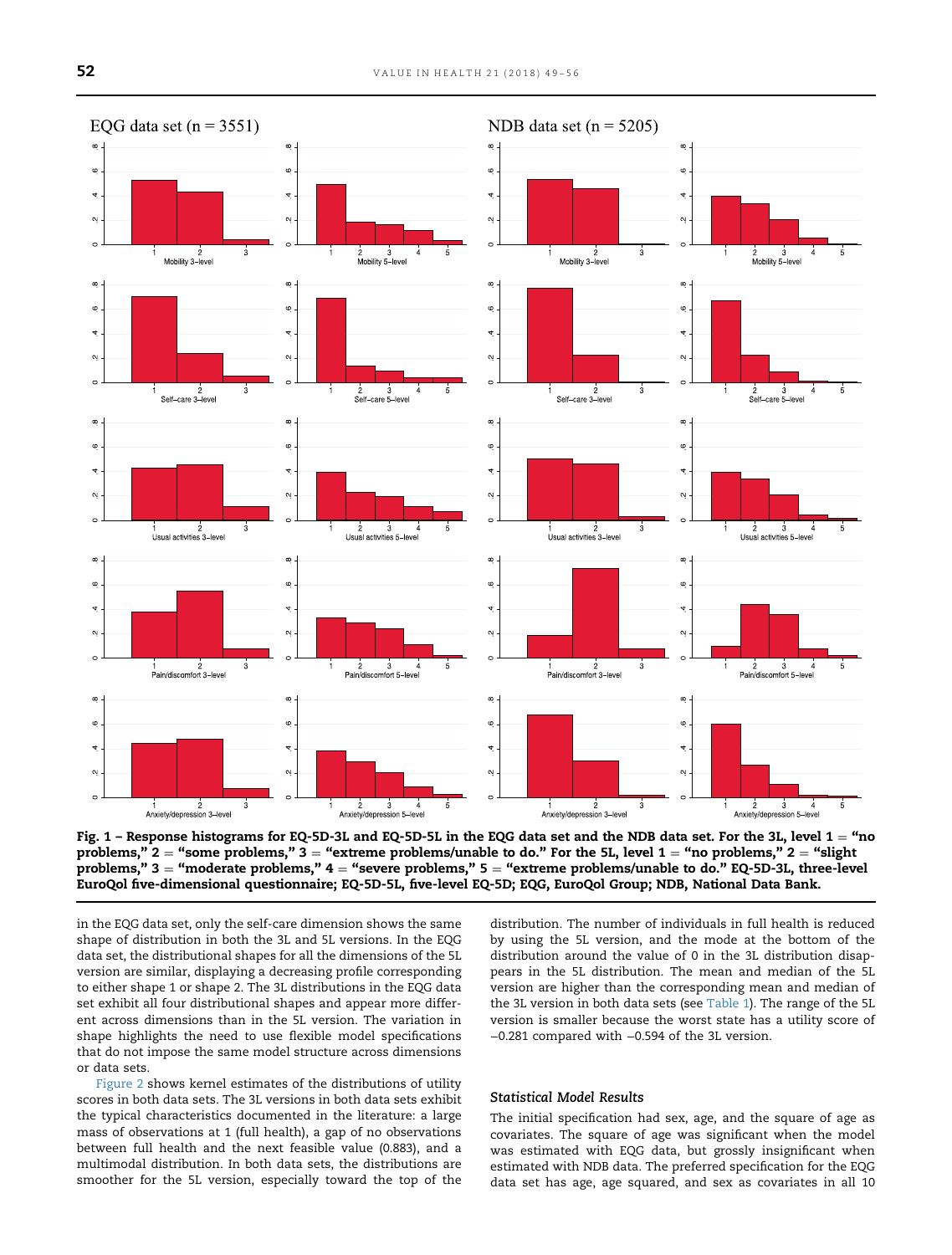<span id="page-4-0"></span>

NDB data set  $(n = 5205)$ 



Fig. 2 – Smoothed empirical distribution functions of EQ-5D-3L and EQ-5D-5L in the EQG and NDB data sets. EQ-5D-3L, three-level EuroQol five-dimensional questionnaire; EQ-5D-5L, five-level EQ-5D; EQG, EuroQol Group; NDB, National Data Bank.

ordinal regressions, whereas the model for the NDB data set excludes the square of age.

[Table 2](#page-5-0) presents the results for the two data sets. There are several differences between the models from the two data sets. The best-fitting model in the EQG data set chooses the same copula, Frank, in all dimensions of the EQ-5D. In contrast, the best-fitting model in the NDB data set selects a Gaussian copula for the mobility, usual activities, and pain/discomfort dimensions; a Clayton copula for the self-care dimension; and a Frank copula for the anxiety/depression dimension. The Gaussian and Frank copulas are similar in that both allow for positive or negative dependence, symmetric in both tails, but the Frank form generates dependence weaker in the tails and stronger in the center of the distribution. The Clayton copula allows only positive dependence, with strong left tail dependence and relatively weak right tail dependence; thus, if two variables are strongly correlated at low values but less so at high values, then the Clayton copula is a good choice. Therefore, in the EQG data set, the patterns of residual dependence between the 3L and 5L versions of the EQ-5D are similar across all dimensions, indicating symmetric dependence and weak dependence on the tails. In the NDB data set, a Frank copula was also selected for the anxiety/

depression dimension and the parameter of dependence was very similar to that estimated in the EQG data set. In contrast, the Gaussian copulas in the mobility, usual activities, and pain/discomfort dimensions indicate symmetric dependence as well but stronger dependence on the tails of the distribution than the Frank copula selected in the EQG data set. The copula chosen in the self-care dimension using the NDB data set, the Clayton copula, displays a very different pattern of dependence compared with the Frank copula chosen in the EQG data set. It exhibits asymmetric dependence on the tails, with strong dependence at lower values and weak dependence at high values.

There are significant statistical differences in the coefficients of the covariates and the latent factors between the 3L and the 5L versions in most dimensions. This is a test of the hypothesis that the underlying relationship between covariates and/or latent variables and the EQ-5D is the same for the 3L and 5L versions. Rejection of the hypothesis indicates that the effect of moving from the 3L to the 5L is not just a uniform re-alignment of the response levels. The only exception to this in both data sets is in the anxiety/ depression and the self-care dimensions in the NDB data set.

#### Cost-Effectiveness Results

[Table 3](#page-6-0) and [Figure 3](#page-6-0) report headline results for all the case studies. In almost all cases, the switch from the 3L to the 5L causes a decrease in the incremental QALY gain from effective health technologies. This is true whether the estimation of the 5L is based on the EQG or the NDB data, with one exception.

In COUGAR-02, there is an increase in incremental QALYs as a result of shifting from the 3L to the 5L. The increase is small but is apparent for both versions of 5L estimates. In COUGAR-2, mortality is a very substantial driver of cost effectiveness. Median overall survival in the DXL  $+$  ASC group was 5.2 months (95% confidence interval [CI] 4.1–5.9) versus 3.6 months (95% CI 3.3–4.4) in the ASC-only group [\[9\].](#page-7-0) Here, the value of improved survival is greater because utility values are increased when using the 5L. It is worth noting that although the RAIN study also included patients with a substantial mortality rate (∼25% mortality within 6 months), this was substantially lower than in COUGAR-02 (approximate 6-month mortality of 75% in the control group and 60% in the DXL arm [\[9\]\)](#page-7-0) and did not outweigh the morbidity effect.

The responses people give to the 5L instrument and the changed tariff have the combined effect of shifting mean utility scores further up the utility scale toward full health, and compressing them into a smaller range. Thus, improvements in quality of life tend to be valued less using the 5L instrument compared with the same clinical change measured with the 3L instrument.

In six of the nine reported comparisons, the incremental QALY gain is greater when measured using the 5L and the EQG data set compared with using the 5L and the NDB data set. One of the three remaining comparisons showed no difference.

In those studies in which the 5L (EQG) lowered incremental QALYs, the impact ranged from a reduction of 10.4% (CARDERA comparison of methotrexate with methotrexate plus prednisolone) to 75% (RAIN comparison of dedicated neurocritical care unit with combined neuro/general critical care unit). The comparable range when using mapping on the basis of NDB data was 8% (CARDERA as before) to 87% (CACTUS).

The impact of these changes on incremental cost-effectiveness ratios (ICERs) is also substantial in several cases. In CARDERA, the comparison of triple therapy with monotherapy with diseasemodifying antirheumatic drug changes from approximately £16,000 using the 3L to more than £24,000 using the 5L (EQG data) and more than £30,000 using the 5L (NDB data). CACTUS changes from a highly cost-effective central estimate using the 3L (£3,058) to one that is more borderline (£23,022) using the 5L (NDB data). CvLPRIT changes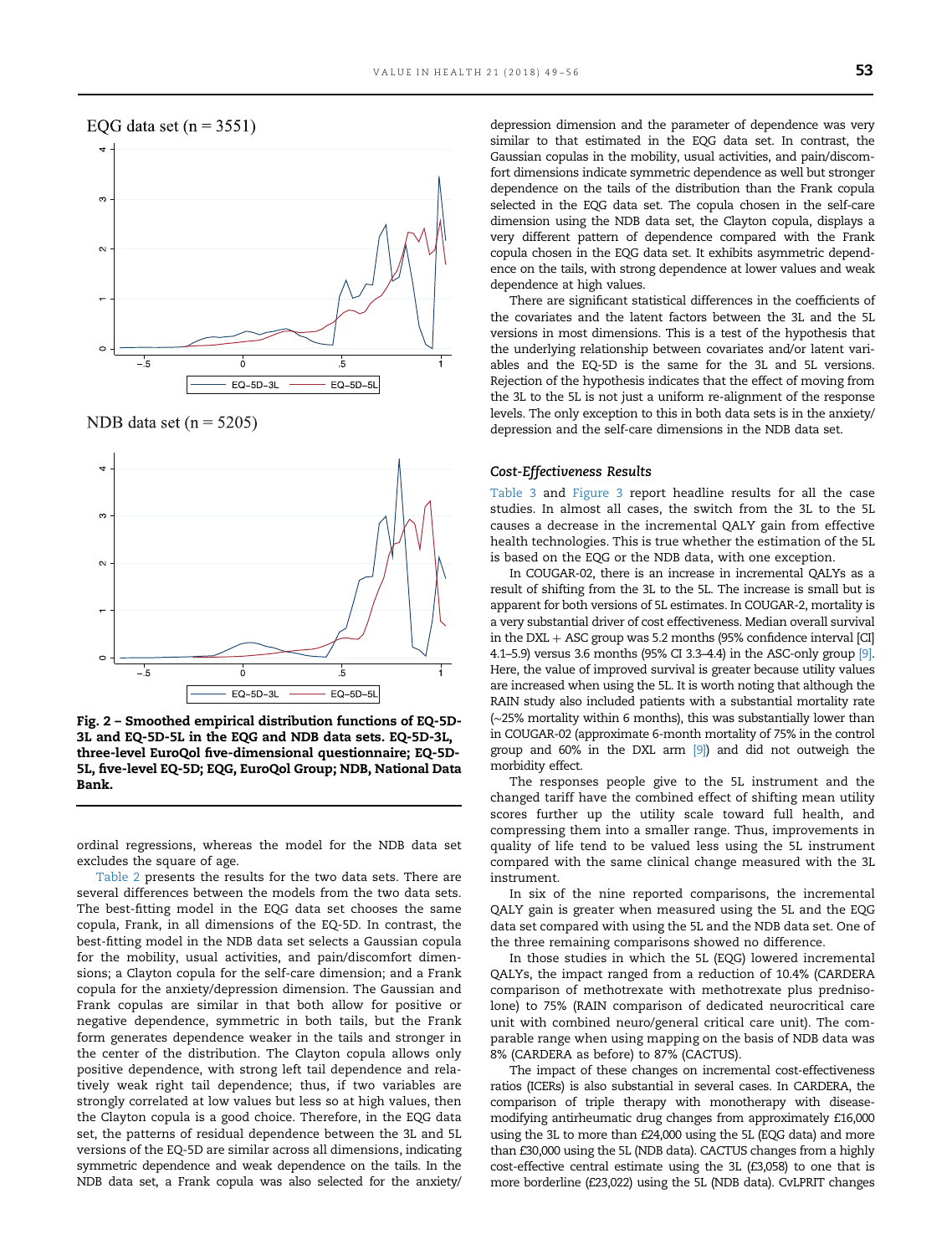<span id="page-5-0"></span>

| Table 2 - Summary of final model results.        |                     |                     |  |  |  |  |
|--------------------------------------------------|---------------------|---------------------|--|--|--|--|
|                                                  | <b>EQG</b>          | <b>NDB</b>          |  |  |  |  |
| Log likelihood                                   | $-23,891.83$        | $-33,621.04$        |  |  |  |  |
| No. of parameters                                | 78                  | 68                  |  |  |  |  |
| Observations                                     | 3551                | 5205                |  |  |  |  |
| Type of mixture in copula                        | Single mixture      | Single mixture      |  |  |  |  |
| Dimension-specific                               |                     |                     |  |  |  |  |
| Mobility                                         |                     |                     |  |  |  |  |
| Copula                                           | Frank               | Gaussian            |  |  |  |  |
| Equality of coefficients (covariates)            | $7.12$ <sup>*</sup> | $11.86^{+}$         |  |  |  |  |
| Equality of coefficients (latent factor)         | $8.37^{+}$          | $10.64^+$           |  |  |  |  |
| Equality of coefficients (covariates and factor) | 12.19 <sup>‡</sup>  | $26.49^{+}$         |  |  |  |  |
| Self-care                                        |                     |                     |  |  |  |  |
| Copula                                           | Frank               | Clayton             |  |  |  |  |
| Equality of coefficients (covariates)            | $8.53^{\ddagger}$   | 1.21                |  |  |  |  |
| Equality of coefficients (latent factor)         | 3.68                | 0.09                |  |  |  |  |
| Equality of coefficients (covariates and factor) | $9.39$ <sup>*</sup> | 1.35                |  |  |  |  |
| Usual activities                                 |                     |                     |  |  |  |  |
| Copula                                           | Frank               | Gaussian            |  |  |  |  |
| Equality of coefficients (covariates)            | 3.29                | 0.67                |  |  |  |  |
| Equality of coefficients (latent factor)         | $5.62^{\ddagger}$   | $8.24^{+}$          |  |  |  |  |
| Equality of coefficients (covariates and factor) | $0.04^{\ddagger}$   | 9.11 <sup>‡</sup>   |  |  |  |  |
| Pain/discomfort                                  |                     |                     |  |  |  |  |
| Copula                                           | Frank               | Gaussian            |  |  |  |  |
| Equality of coefficients (covariates)            | 0.57                | 34.36 <sup>†</sup>  |  |  |  |  |
| Equality of coefficients (latent factor)         | 9.36 <sup>†</sup>   | $19.99^{+}$         |  |  |  |  |
| Equality of coefficients (covariates and factor) | $11.95^{\ddagger}$  | 50.74 <sup>†</sup>  |  |  |  |  |
| Anxiety/depression                               |                     |                     |  |  |  |  |
| Copula                                           | Frank               | Frank               |  |  |  |  |
| Equality of coefficients (covariates)            | 5.60                | $4.94$ <sup>*</sup> |  |  |  |  |
| Equality of coefficients (latent factor)         | 1.23                | 1.94                |  |  |  |  |
| Equality of coefficients (covariates and factor) | 7.08                | 6.19                |  |  |  |  |
| EQG, EuroQol Group; NDB, National Data Bank.     |                     |                     |  |  |  |  |
| $P = 0.10$ .                                     |                     |                     |  |  |  |  |
| $+ P = 0.01$ .                                   |                     |                     |  |  |  |  |
| $^{\ddagger}$ P = 0.05.                          |                     |                     |  |  |  |  |

from an ICER of just more than £20,000/QALY to in excess of £45,000/ QALY when using either estimate of the 5L health utility. Other case studies demonstrate changes in cost effectiveness that may not span boundaries of typically cited cost-effectiveness thresholds but are, nevertheless, very substantial.

# Conclusions

We have shown that the 3L and 5L versions can produce substantially different estimates of cost effectiveness in a series of case studies spanning different health conditions, severities, and health technologies. Technologies that improve quality of life have those benefits valued more highly, in terms of health utility, when using the 3L instrument compared with the 5L instrument. This is because of the combined effect of the changed descriptive system and how individuals respond to it compared with the 3L (which we demonstrated is not the same across each health dimension) and the changed valuation system. The result is that, in almost all cases, it is estimated that the ICER of a clinically effective technology would be higher (i.e., becomes less cost-effective) if the 5L instrument had been used in place of the 3L instrument. When the cost effectiveness of a technology is substantially driven by mortality rather than by morbidity gains, the impact of shifting the 5L may lower ICERs (improve cost effectiveness). Consistent with our findings, a recent study that also used the EQG data set reported that the

5L leads to higher values overall and across all the health conditions in the EQG data set [\[23\]](#page-7-0).

In this sense, estimates of health gain from the 3L and 5L are not consistent with each other. There is not a simple proportional adjustment that can be made to reconcile differences between the 3L and the 5L. Changes do not impact equally across the distribution of health and therefore different technologies are affected to a different degree by the shift from one instrument to another.

It is feasible to adjust 3L evidence to its 5L equivalent, as has been done in this article. The validity of this approach is, in part, dependent on the data on which it is based. We have demonstrated this method in two separate data sets and shown that they give substantially different results. Further investigation of the reasons for these differences is required. In particular, the NDB includes only patients with rheumatoid disease and may not be generalizable to other populations. Nevertheless, the design of the NDB questionnaires included much more separation between the completion of the 3L and the 5L and may, therefore, offer observations given without recall of previous responses than the EQG studies. The NDB study is also predominantly conducted in English. Although there is some evidence that the ranking of levels 4 and 5 ("severe" and "extreme" problems) may not be as expected in the English valuation study [\[2\],](#page-7-0) this is less likely to be an issue affecting the descriptive system when respondents are provided with all five levels in their expected order. Therefore, we do not feel there is a rationale to prefer English-speaking samples for the mapping work. Both data sets are also limited by their size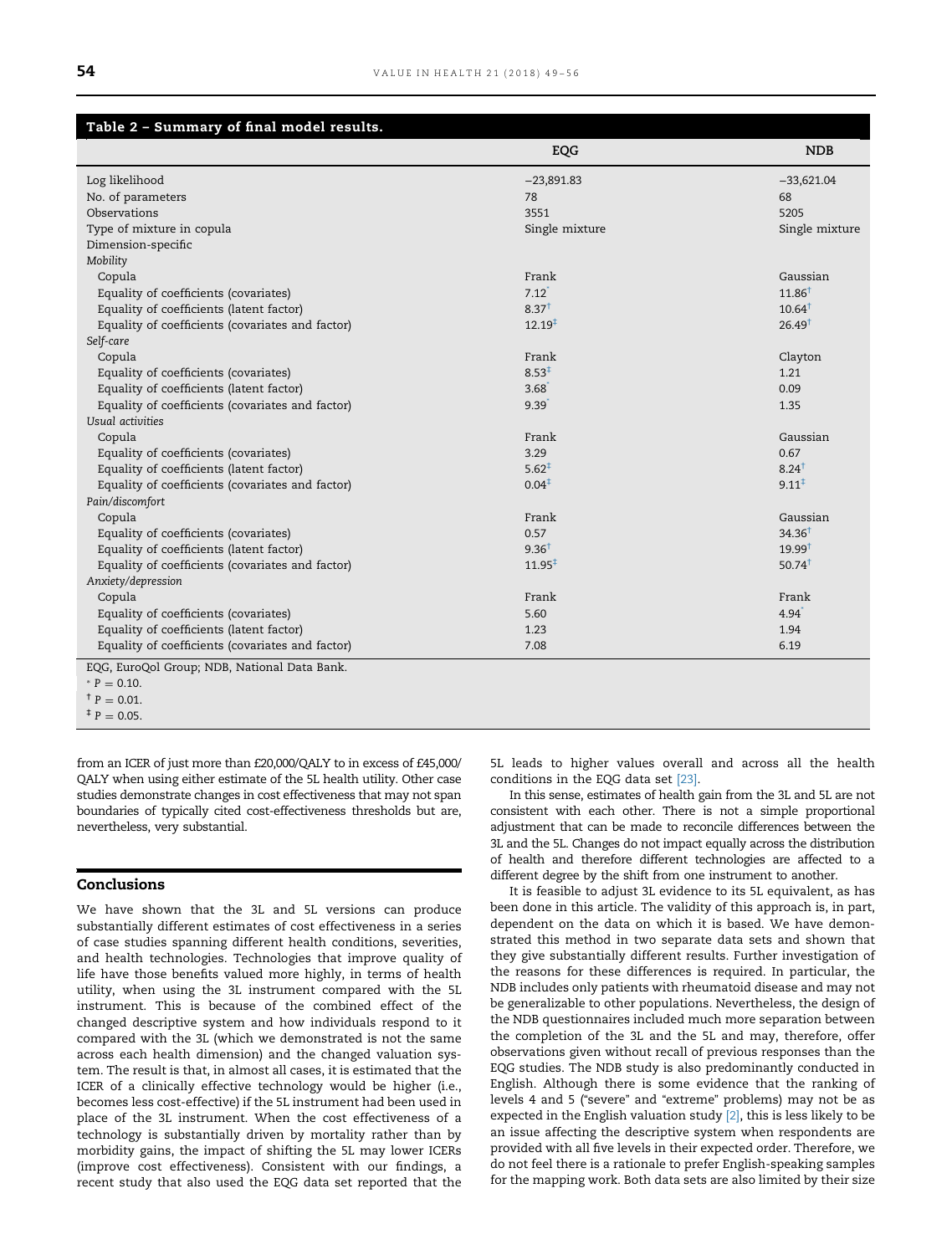<span id="page-6-0"></span>

| Table 3 - Incremental QALYs and ICERs for 3L, 5L (EQG), and 5L (NDB) across all case studies. |       |                   |             |             |                |                |             |             |             |             |
|-----------------------------------------------------------------------------------------------|-------|-------------------|-------------|-------------|----------------|----------------|-------------|-------------|-------------|-------------|
| Study                                                                                         |       | Incremental QALYs |             |             |                | <b>ICER</b>    |             |             |             |             |
|                                                                                               | 3L    | 5L<br>(EQG)       | %<br>Change | 5L<br>(NDB) | $\%$<br>Change | 3L             | 5L<br>(EQG) | %<br>Change | 5L<br>(NDB) | %<br>Change |
| <b>CARDERA 1</b>                                                                              | 0.145 | 0.113             | $-21.8%$    | 0.111       | $-23.2%$       | 4648           | 5940        | 27.8%       | 6054        | 30.3%       |
| <b>CARDERA 2</b>                                                                              | 0.084 | 0.075             | $-10.4%$    | 0.077       | $-8.0%$        | 13,666         | 15,252      | 11.6%       | 14,846      | 8.6%        |
| <b>CARDERA 3</b>                                                                              | 0.082 | 0.054             | $-33.5%$    | 0.043       | $-47.6%$       | 15,929         | 23,940      | 50.3%       | 30,418      | 91.0%       |
| <b>CACTUS</b>                                                                                 | 0.150 | 0.050             | $-66.7%$    | 0.020       | $-86.7%$       | 3058           | 9481        | 210.0%      | 23,022      | 652.8%      |
| RAIN a                                                                                        | 0.020 | 0.005             | $-75.0%$    | 0.003       | $-85.0%$       | 184,700        | 738,800     | 300.0%      | 1,231,333   | 566.7%      |
| RAIN b                                                                                        | 0.051 | 0.021             | $-58.8%$    | 0.021       | $-58.8%$       | 294,137        | 714,333     | 142.9%      | 714,333     | 142.9%      |
| <b>IMPROVE</b>                                                                                | 0.052 | 0.046             | $-11.5%$    | 0.042       | $-19.2%$       | $-44,617$      | $-48,113$   | 7.8%        | $-54,742$   | 22.7%       |
| COUGAR-02                                                                                     | 0.115 | 0.119             | 3.5%        | 0.118       | 2.6%           | 27,180         | 26,434      | $-2.7%$     | 26,484      | $-2.6%$     |
| <b>ARCTIC</b>                                                                                 | 0.059 | 0.043             | $-27.1%$    | 0.046       | $-22.0%$       | 112,193        | 162,774     | 45.1%       | 152,130     | 35.6%       |
| <b>SHARPISH</b>                                                                               | 0.000 | $-0.003$          | <b>NA</b>   | $-0.003$    | NA             | $NA^{\dagger}$ |             |             |             |             |
| WRAP-CP12                                                                                     | 0.062 | 0.047             | $-23.7%$    | 0.039       | $-36.2%$       | 1812           | 2373        | 31.0%       | 2840        | 56.7%       |
| WRAP-CP52                                                                                     | 0.044 | 0.044             | 0.0%        | 0.036       | $-19.0%$       | 4305           | 4312        | 0.2%        | 5316        | 23.5%       |
| CvLPRIT                                                                                       | 0.020 | 0.010             | $-52.5%$    | 0.009       | $-53.0%$       | 21,496         | 46,761      | 117.5%      | 47,521      | 121.1%      |

Note. CARDERA  $1 = MTX$  vs. MTX  $+ CS$ ; CARDERA  $2 = MTX$  vs. MTX  $+ PNS$ ; CARDERA  $3 = MTX + CS + PNS$  vs. MTX.

3L, three-level EuroQol five-dimensional questionnaire; 5L, five-level EuroQol five-dimensional questionnaire; ARTIC, Attenuated dose Rituximab with ChemoTherapy in Chronic lymphocytic leukemia; CACTUS, Cost-effectiveness of Aphasia Computer Treatment Compared to Usual Stimulation; CARDERA, Combination of Anti-Rheumatic Drugs in Early Rheumatoid Arthritis; CS, cyclosporine; CvLPRIT, Completecompared to Lesion-Only Revascularization for Myocardial Infarction trial; EQG, EuroQol Group; ICER, incremental cost-effectiveness ratio; IMPROVE, Immediate Management of Patients with Rupture: Open Versus Endovascular Repair; MTX, methotrexate; NA, not available; NDB, National Data Bank; PNS, prednisolone; QALY, quality-adjusted life-year; RAIN, Risk Adjustment in Neurocritical care; SHARPISH, Self-Help and Relapse Prevention in Smoking for Health; WRAP, Weight-Reduction Activity Program.

⁎ In the IMPROVE study, the technology of interest (endovascular aneurysm repair) was cost-saving.

† Incremental QALYs near 0 meant that the calculation of the ICER may be misleading and was therefore not reported.

and coverage of relevant health states. In the EQG data, only 119 of the possible 233 3L utility values are observed. That figure is 83 for the NDB data. We know that most of the 233 health states do appear in real patient records. For example, in the UK 2010 to 2014 data for knee replacement procedures ( $n = 320,000$ ), we find 189 out of 233 possible utility values. There is a pressing need for well-designed, large-scale data collection to extend this work.

There are a number of implications for policy in the light of these results. Given the differences between the 3L and 5L instruments, consistency in decision making will be difficult to achieve. Consideration must be given to the value of any costeffectiveness threshold (or thresholds) or other means for making adjustments between the two instruments. Mapping can help achieve this, and the copula-based method is a sophisticated development of "response mapping" that obtains consistent and



Fig. 3 – Histogram of incremental QALYs by 3L, 5L (EQG), and 5L (NDB) for all case studies. CARDERA  $1 = MTX$  vs. MTX + CS, CARDERA 2 = MTX vs. MTX + PNS, CARDERA 3 = MTX + CS + PNS vs. MTX. CS; 3L, three-level EuroQol five-dimensional questionnaire; 5L, five-level EuroQol five-dimensional questionnaire; ARTIC, Attenuated dose Rituximab with ChemoTherapy in Chronic lymphocytic leukemia; CACTUS, Cost-effectiveness of Aphasia Computer Treatment Compared to Usual Stimulation; CARDERA, Combination of Anti-Rheumatic Drugs in Early Rheumatoid Arthritis; CS, cyclosporine; CvLPRIT, Complete- compared to Lesion-Only Revascularization for Myocardial Infarction trial; EQG, EuroQol Group; IMPROVE, Immediate Management of Patients with Rupture: Open Versus Endovascular Repair; MTX, methotrexate; NDB, National Data Bank; PNS, prednisolone; QALY, quality-adjusted life-year; RAIN, Risk Adjustment in Neurocritical care; SHARPISH, Self-Help and Relapse Prevention in Smoking for Health; WRAP, Weight-Reduction Activity Program.